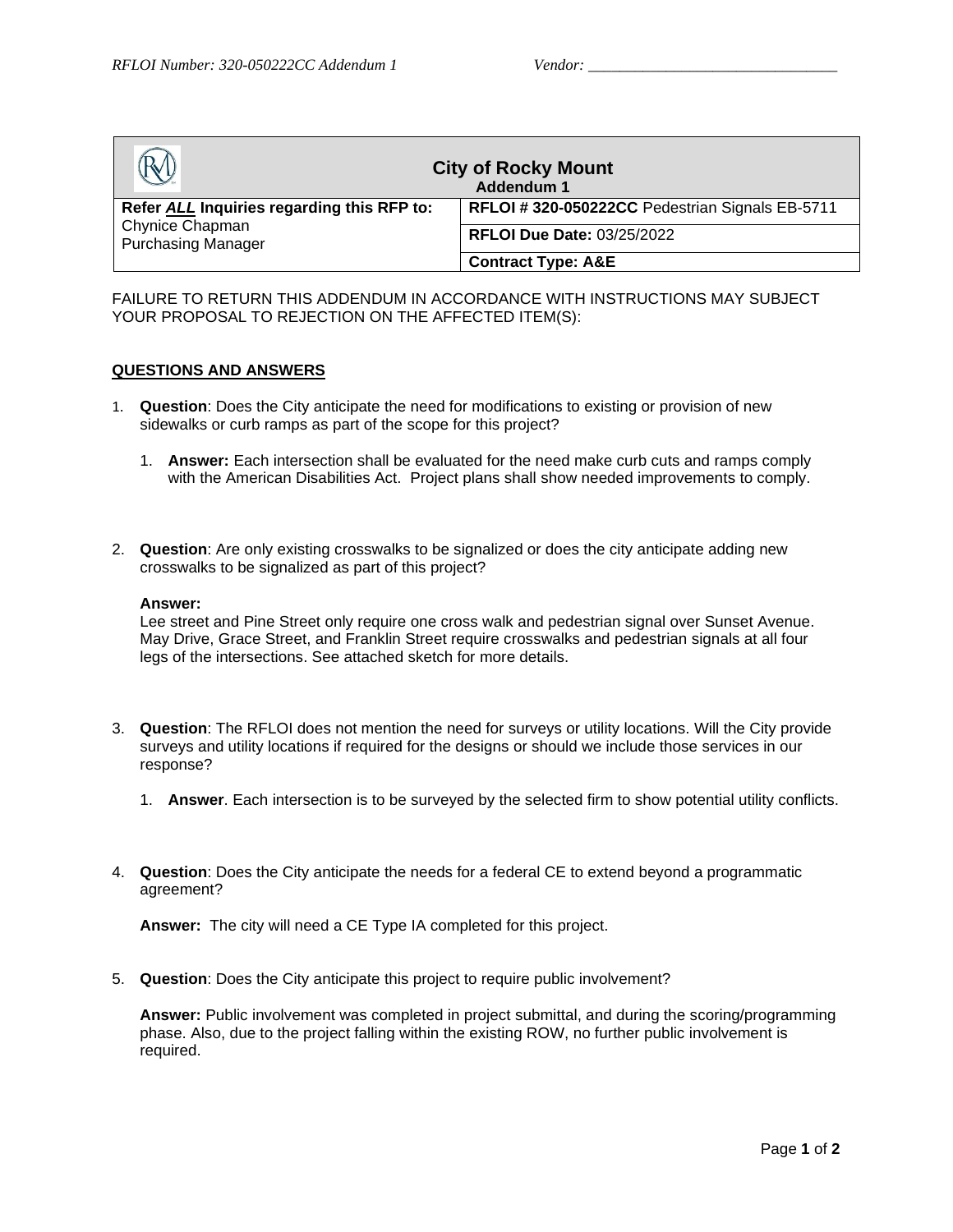- 6. **Question**: Does the Scope of Work include the location and design of accessible curb ramps where none exist for the proposed new crosswalks?
	- 1. **Answer:** Each intersection shall be evaluated for the need make curb cuts and ramps comply with the American Disabilities Act. Project plans shall show needed improvements to comply.
- 7. **Question**: If accessible curb ramps need to be added or damaged curb ramps need to be reconstructed at these intersections, will that work be part of this project? If so, will it be part of the traffic signal construction contract or done by others?
	- 1. **Answer:** Each intersection shall be evaluated for the need make curb cuts and ramps comply with the American Disabilities Act. Project plans shall show needed improvements to comply.
- 8. **Question**: It appears that the ROW generally follows the back of sidewalk. Does the City anticipate any of the 5 locations needing topographic survey, subsurface utility engineering, or ROW easements/acquisition?
	- 1. **Answer:** It is the intent of the city to install pedestrian signals within the existing right-of-way. Location of underground utilities will be required as part of the ped signal installation, but subsurface engineering is not anticipated.

### **Additional Comments**

The City requests that the selected firm assesses the need for traffic signal retiming at all intersections adding new pedestrian signals. If retiming is deemed necessary, the selected firm is responsible for providing the city with new traffic signal timings, compliant with NCDOT standards.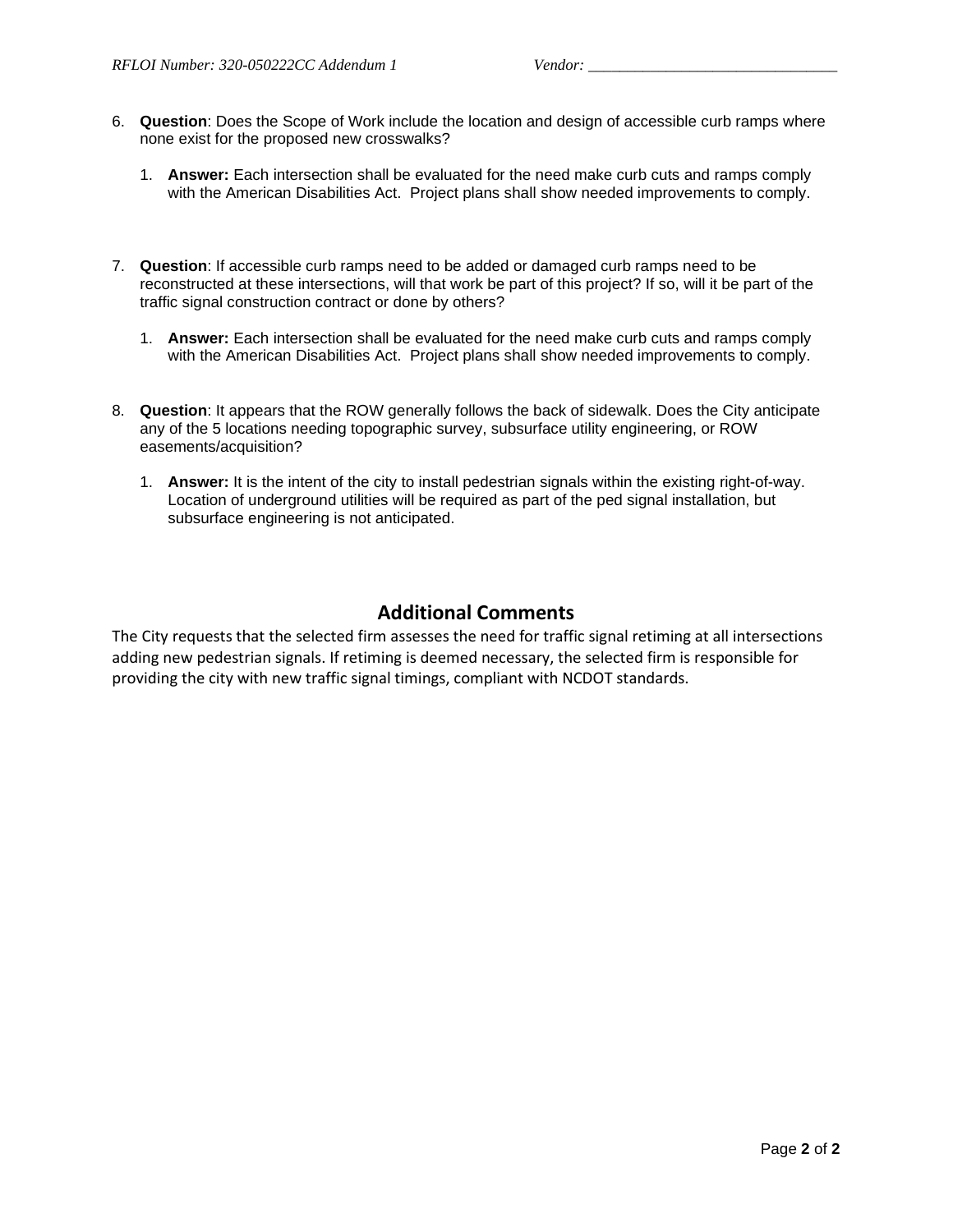



| Michigan Miller                                                           |                                                   |
|---------------------------------------------------------------------------|---------------------------------------------------|
| <b>REVISIONS</b>                                                          |                                                   |
| RFLOI PED SIGNALS<br>EB-571                                               | NASH COUNTY NORTH CAROLINA<br>CITY OF ROCKY MOUNT |
| <b>ROCKY MOUNT</b><br><b>PUBLIC WORKS</b><br>THE CENTER OF IT ALL         | <b>SM</b>                                         |
| SHEET TITLE:<br>VISUAL FOR<br>RF<br>$\overline{\bigcap}$<br>DRAWN BY: ORM |                                                   |
| <b>SHEET</b>                                                              |                                                   |





- 
- 
- 
- 
- 

40' 20' 0 40' 80' 120'

M<br>MAGNETIC

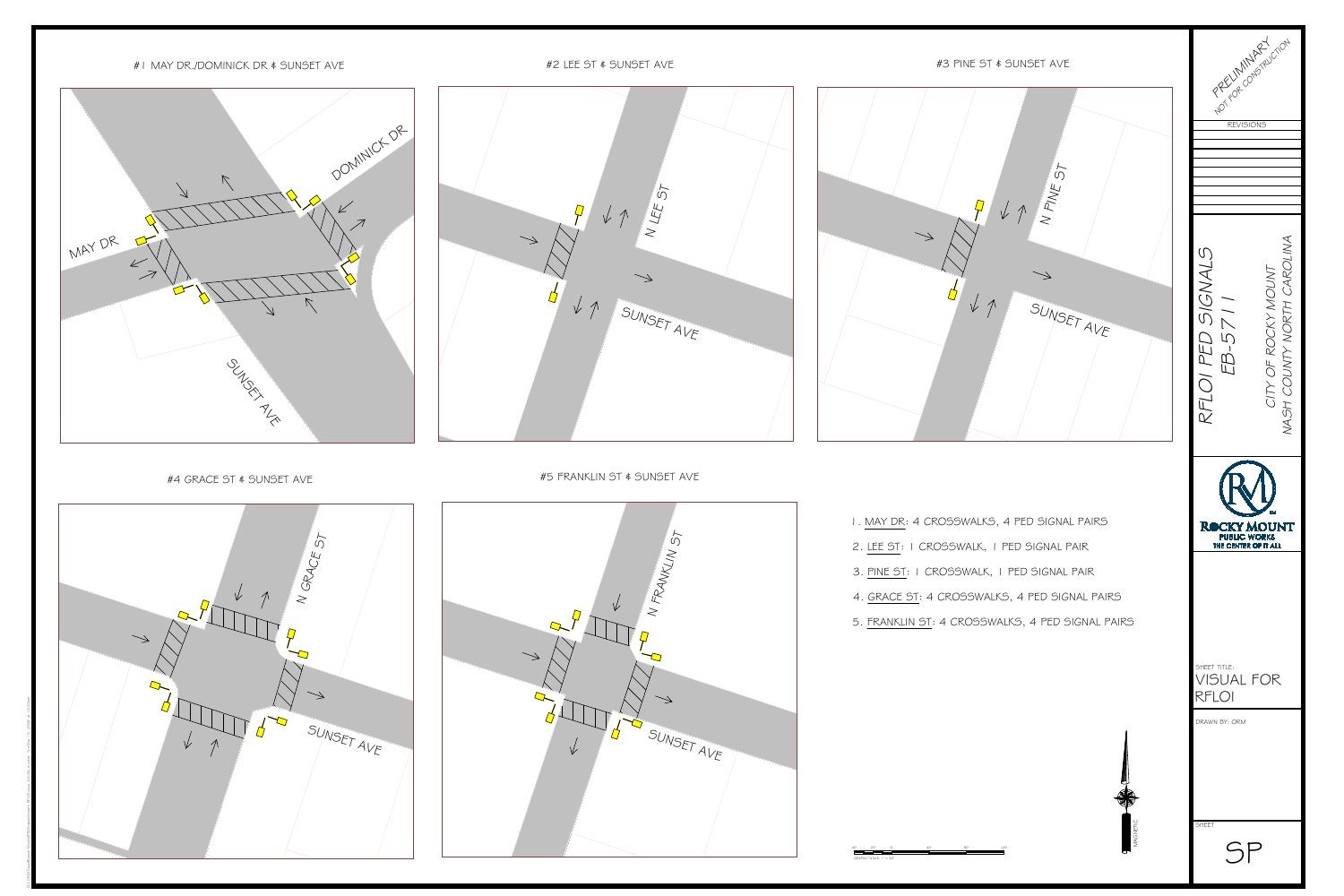Advertised: **February 25, 2022**



# **CITY OF ROCKY MOUNT (CRM)**

# **REQUEST for LETTERS of INTEREST (RFLOI)**

# **CRM #: 320-050222CC**

## **Add Pedestrian Signals at Selected Sunset Avenue Intersections - (STIP Project EB- 5711)**

TITLE: **Add Pedestrian Signals at Selected Sunset Avenue Intersections**

ISSUE DATE: **February 25, 2022**

SUBMITTAL DEADLINE: **March 25, 2022**

ISSUING AGENCY: **City of Rocky Mount** 

## **Direct all inquiries to:**

Chynice Chapman

Purchasing Manager

Email: Chynice.Chapman@rockymountnc.gov

Phone: 252-972-1228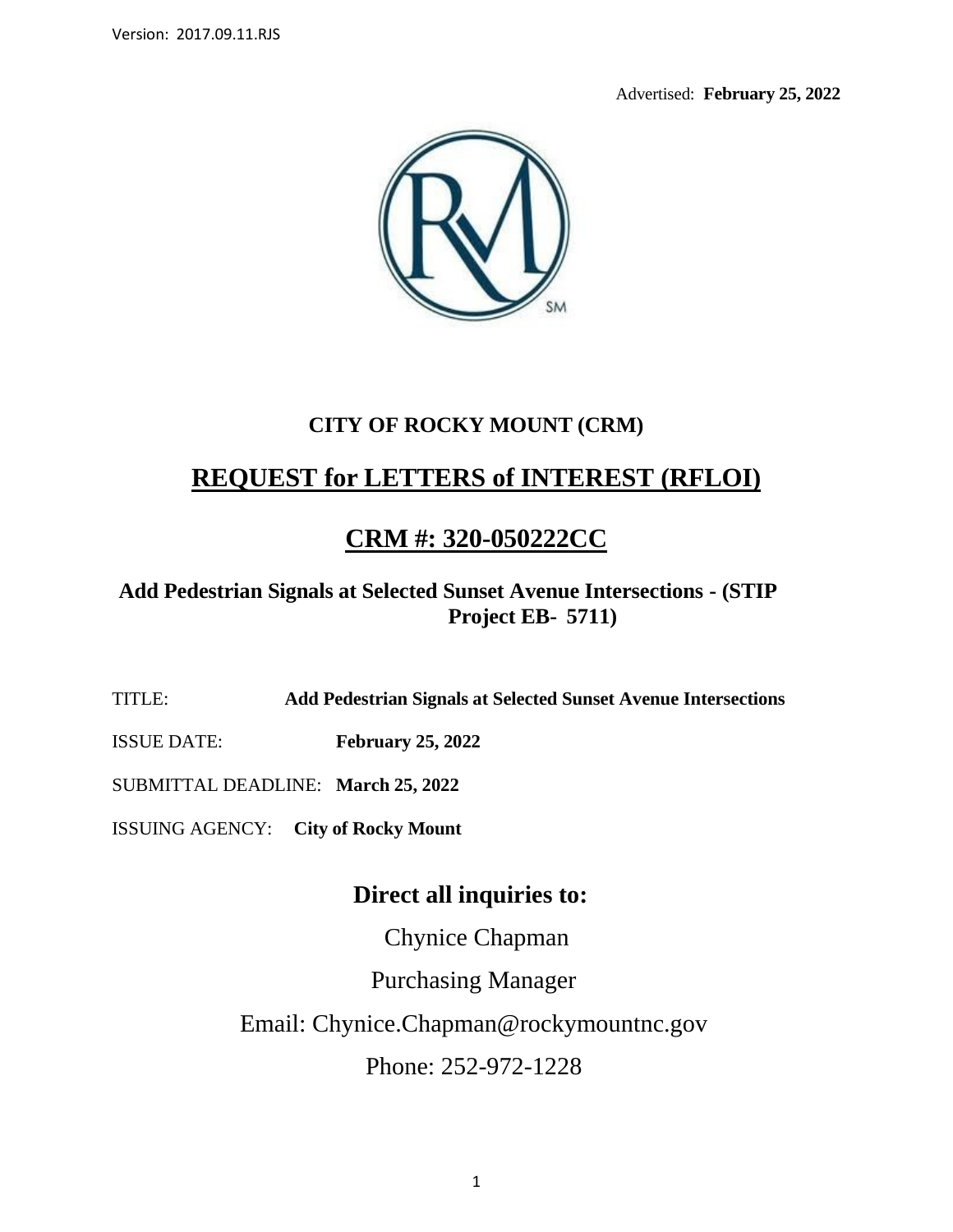#### **SYNOPSIS**

#### **SUBCONSULTANTS ARE PERMITTED UNDER THIS CONTRACT.**

**This contract shall be partially reimbursed with Federal-aid funding through the North Carolina Department of Transportation (hereinafter referred to as the Department). The solicitation, selection, and negotiation of a contract shall be conducted in accordance with all Department requirements and guidelines.**

**The primary and/or subconsultant firm(s)** (*if Subconsultants are allowed under this RFLOI*) **shall be pre-qualified by the Department to perform ALL the work codes listed below for the City of Rocky Mount. Work Codes required are:**

- **207 - Signal Design**
- **208 - Signal Equipment Design**
- **00032 - Categorical Exclusion**
- **00155 – Pavement Marking Plans**
- **0097 – Guide Sign Design**

### **WORK CODES for each primary and/or subconsultant firm(s) (if Subconsultants are allowed under this RFLOI) SHALL be listed on the respective RS-2 FORMS (see section 'SUBMISSION ORGANIZATION AND INFORMATION REQUIREMENTS').**

This RFLOI is to solicit responses (LETTERS of INTEREST, or LOIs) from qualified firms to provide professional consulting services to:

#### **Redesign signal plans for five (5) intersections to include pedestrian signals.**

LOIs SHALL be received **HAND-DELIVERED or BY MAIL no later than 2:00PM, March 25, 2022.**

**The address for mailings is:**

**Purchasing Manager PO Box 1180 Rocky Mount, NC 27802 Attn: Chynice Chapman**

**The address for hand-deliveries is: 331 S. Franklin Street Rocky Mount, NC 27802**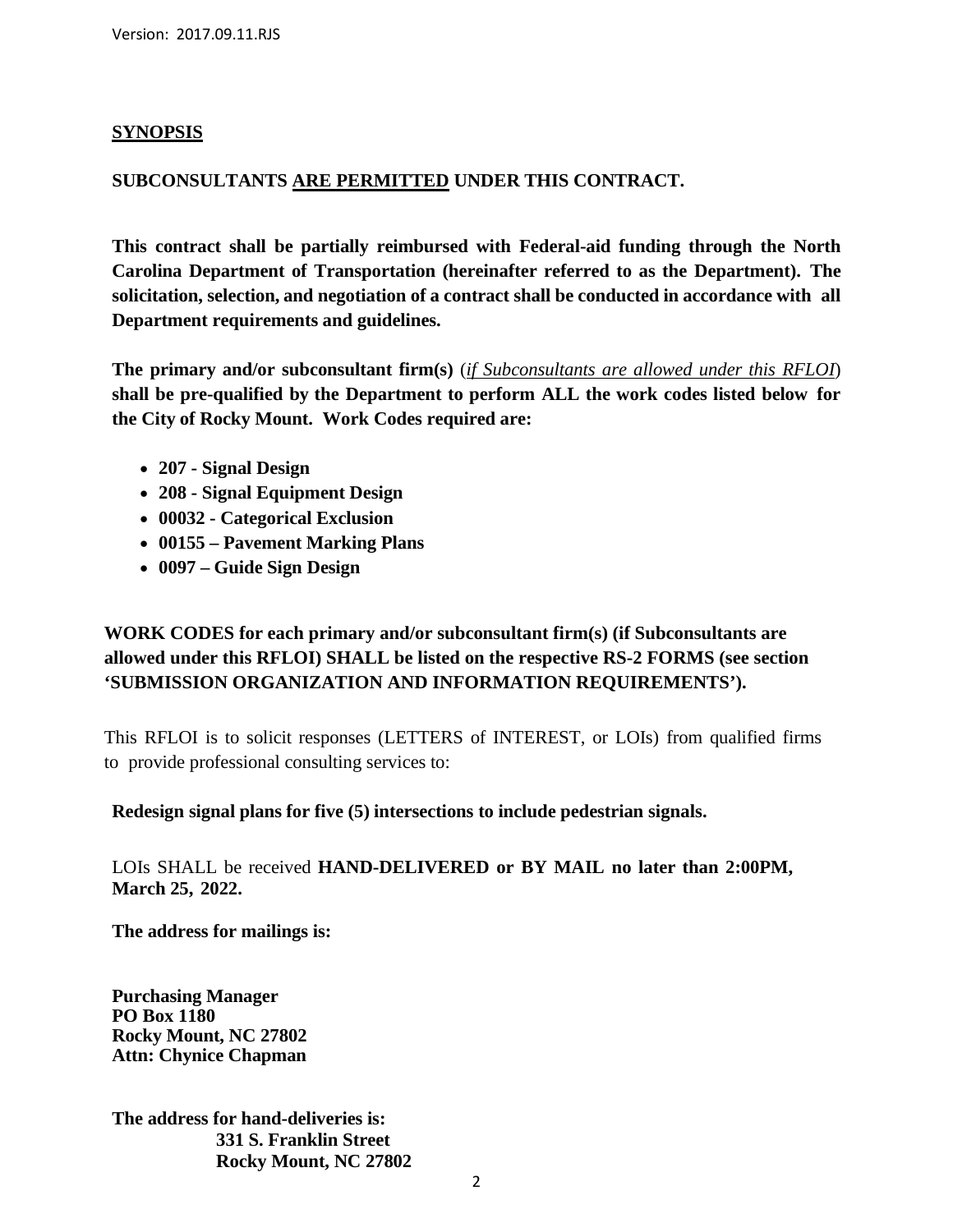Version: 2017.09.11.RJS

#### **LOIs received after this deadline will not be considered.**

Except as provided below any firm wishing to be considered must be properly registered with the Office of the Secretary of State and with the North Carolina Board of Examiners for Engineers and Surveyors. Any firm proposing to use corporate subsidiaries or subcontractors must include a statement that these companies are properly registered with the North Carolina Board of Examiners for Engineers and Surveyors and/or the NC Board for Licensing of Geologists. The Engineers performing the work and in responsible charge of the work must be registered Professional Engineers in the State of North Carolina and must have a good ethical and professional standing. It will be the responsibility of the selected private firm to verify the registration of any corporate subsidiary or subcontractor prior to submitting a Letter of Interest. Firms which are not providing engineering services need not be registered with the North Carolina Board of Examiners for Engineers and Surveyors. Some of the services being solicited may not require a license. It is the responsibility of each firm to adhere to all laws of the State of North Carolina.

The firm must have the financial ability to undertake the work and assume the liability. The selected firm(s) will be required to furnish proof of Professional Liability insurance coverage in the minimum amount of \$1,000,000.00. The firm(s) must have an adequate accounting system to identify costs chargeable to the project.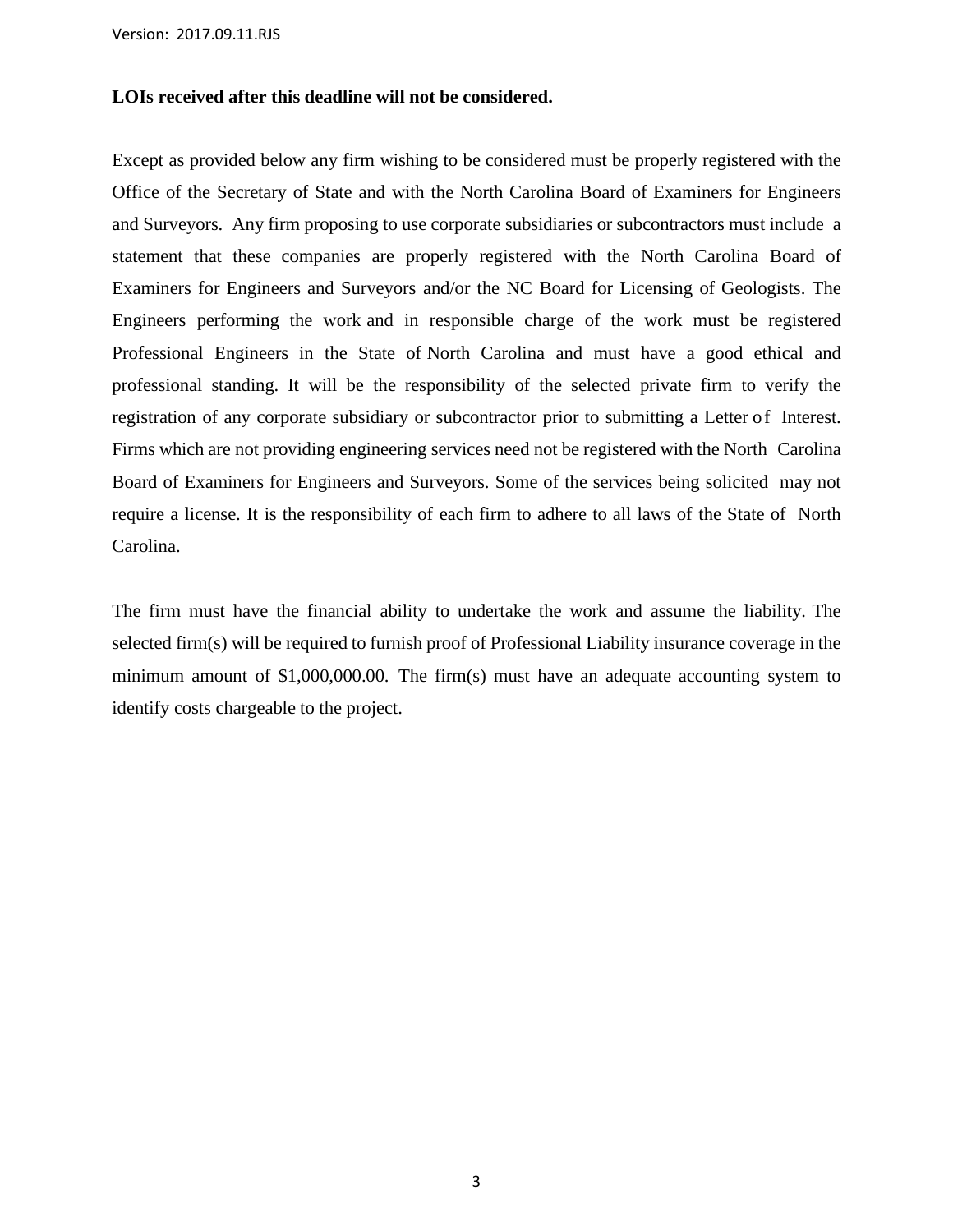### **SCOPE OF WORK**

The **City of Rocky Mount** is soliciting proposals for the services of a firm/team for the following contract scope of work:

#### **Redesign signal plans to include pedestrian signals for the following intersections:**

- 1. May Drive
- 2. Lee Street
- 3. Pine Street
- 4. Grace Street
- 5. Franklin Street

#### **PROPOSED CONTRACT TIME: 4 months**

#### **PROPOSED CONTRACT PAYMENT TYPE: Lump Sum**

#### **SUBMITTAL REQUIREMENTS**

All LOIs are limited to **Twelve** (**12**) pages (RS-2 forms are not included in the page count) inclusive of the cover sheet and shall be typed on 8-1/2" x 11" sheets, single-spaced, one-sided.

*Fold out pages are not allowed. In order to reduce costs and to facilitate recycling; binders, dividers, tabs, etc. are prohibited. One staple in the upper left-hand corner is preferred.*

LOIs containing more than Twelve (**12**) pages will not be considered.

#### *FOUR (4) total copies of the LOI should be submitted.*

**Firms submitting LOIs are encouraged to carefully check them for conformance to the requirements stated above. If LOIs do not meet ALL these requirements they will be disqualified. No exception will be granted.**

#### **SELECTION PROCESS**

Following is a general description of the selection process:

• The LGA's Selection Committee will review all qualifying LOI submittals.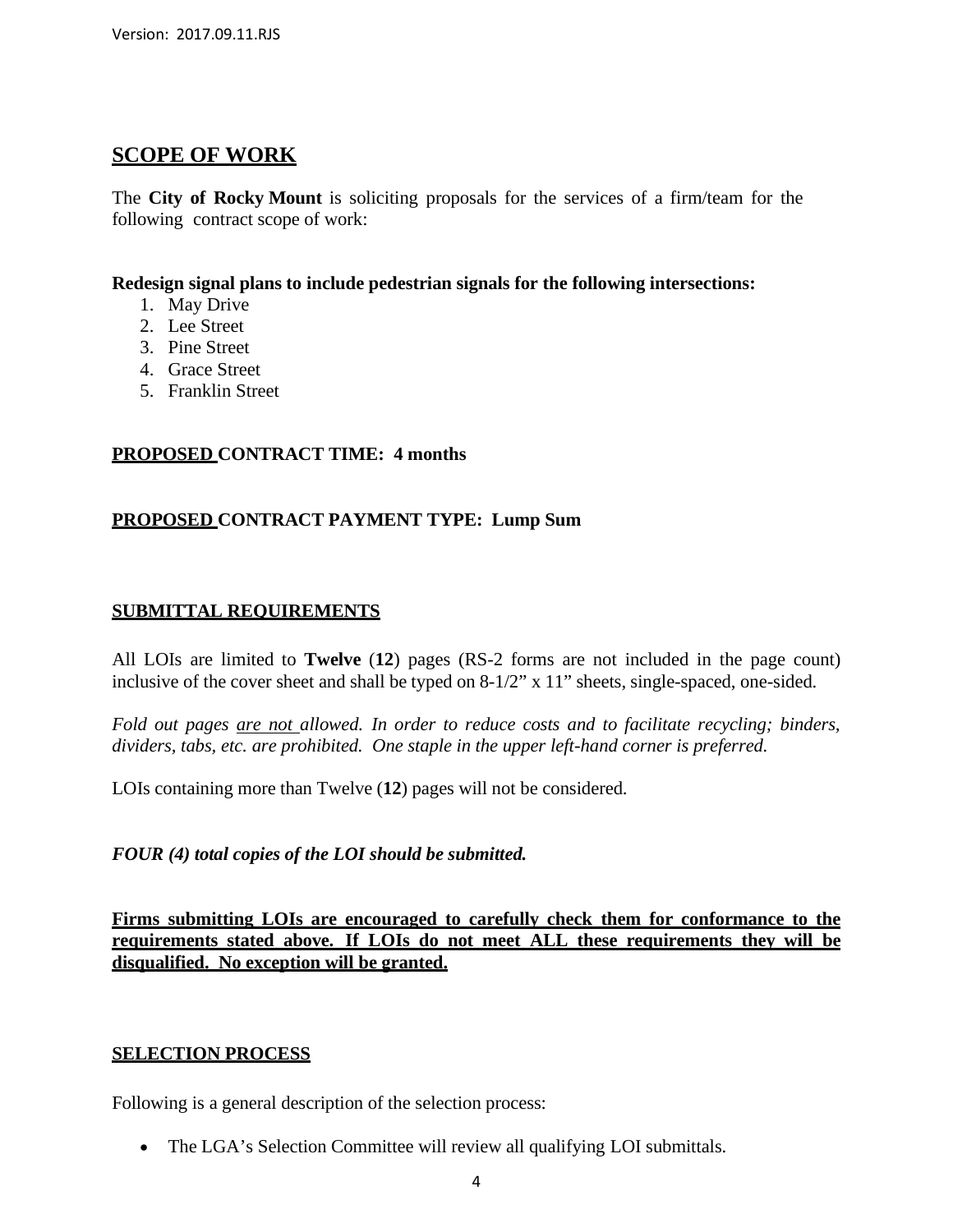- For Limited Services Contracts (On-Call type contracts), the LGA's Selection Committee MAY, at the LGA's discretion, choose any number of firms to provide the services being solicited.
- For Project-Specific Contracts (non-On-Call type contracts), the LGA's Selection Committee MAY, at the LGA's discretion, shortlist a minimum of three (3) firms to be interviewed. IF APPLICABLE, dates of shortlisting and dates for interviews are shown in the section SUBMISSION SCHEDULE AND KEY DATES at the end of this RFLOI.
- In order to be considered for selection, consultants must submit a complete response to this RFLOI prior to the specified deadlines. Failure to submit all information in a timely manner will result in disqualification.

#### **SMALL PROFESSIONAL SERVICE FIRM (SPSF) PARTICIPATION**

The Department encourages the use of Small Professional Services Firms (SPSF). Small businesses determined to be eligible for participation in the SPSF program are those meeting size standards defined by Small Business Administration (SBA) regulations, 13 CFR Part 121 in Sector 54 under the North American Industrial Classification System (NAICS). The SPSF program is a race, ethnicity, and gender-neutral program designed to increase the availability of contracting opportunities for small businesses on federal, state or locally funded contracts. SPSF participation is not contingent upon the funding source.

The Firm, at the time the Letter of Interest is submitted, shall submit a listing of all known SPSF firms that will participate in the performance of the identified work. The participation shall be submitted on the Department's Subconsultant Form RS-2. RS-2 forms may be accessed on the Department's website at NCDOT [Connect Guidelines](https://connect.ncdot.gov/business/consultants/Pages/Guidelines-Forms.aspx) & Forms.

The SPSF must be qualified with the Department to perform the work for which they are listed.

Real-time information about firms doing business with the Department and firms that are SPSF certified through the Contractual Services Unit is available in the Directory of Transportation Firms. The Directory can be accessed on the Department's website at [Directory](https://www.ebs.nc.gov/VendorDirectory/default.html) of Firms -- Complete listing of certified and prequalified firms.

The listing of an individual firm in the Department's directory shall not be construed as an endorsement of the firm.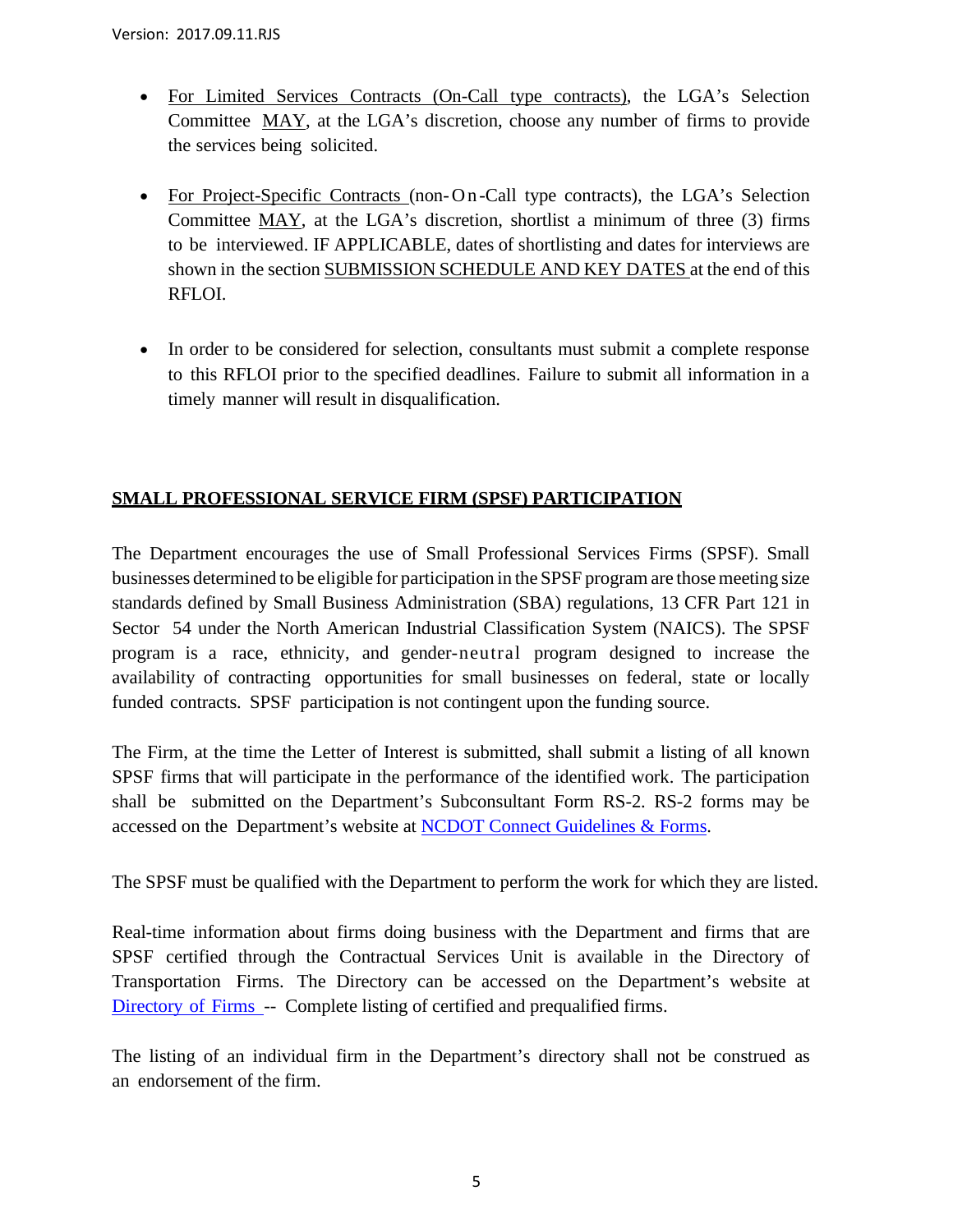The Department maintains on file the qualifications and key personnel for each approved discipline, as well as any required samples of work. Each year on the anniversary date of the company, the firm shall renew their prequalified disciplines. If your firm has not renewed its application as required by your anniversary date or if your firm is not currently prequalified, please submit an application to the Department **prior to submittal of your LOI**. An application may be accessed on the Department's website at [Prequalifying](https://connect.ncdot.gov/business/Prequal/Pages/Private-Consulting-Firm.aspx) Private Consulting [Firms](https://connect.ncdot.gov/business/Prequal/Pages/Private-Consulting-Firm.aspx) -- Learn how to become Prequalified as a Private Consulting Firm with NCDOT. Having this data on file with the Department eliminates the need to resubmit this data with each letter of interest.

Even though specific DBE/MBE/WBE goals are not required for this project, the Department of Transportation is committed to providing opportunity for small and disadvantaged businesses to perform on its contracts through established Department goals. The Firm, subconsultant and sub firm shall not discriminate based on race, religion, color, national origin, age, disability or sex in the performance of this contract.

#### **SELECTION CRITERIA**

#### **All prequalified firms who submit responsive letters of interest will be considered.**

In selecting a firm/team, the selection committee will take into consideration qualification information including such factors as:

1. **35% =** Experience with similar projects of the same scope and scale in the past five

years.

- 2. **10% =** Staffing availability in proximity to the project location.
- 3. **30% =** Personnel available for this project that are certified to provide these services.
- 4. **25% =** Technical approach.
- 5.  $0\% = N/A$ .

After reviewing qualifications, if firms are equal on the evaluation review, then those qualified firms with proposed SPSF participation will be given priority consideration.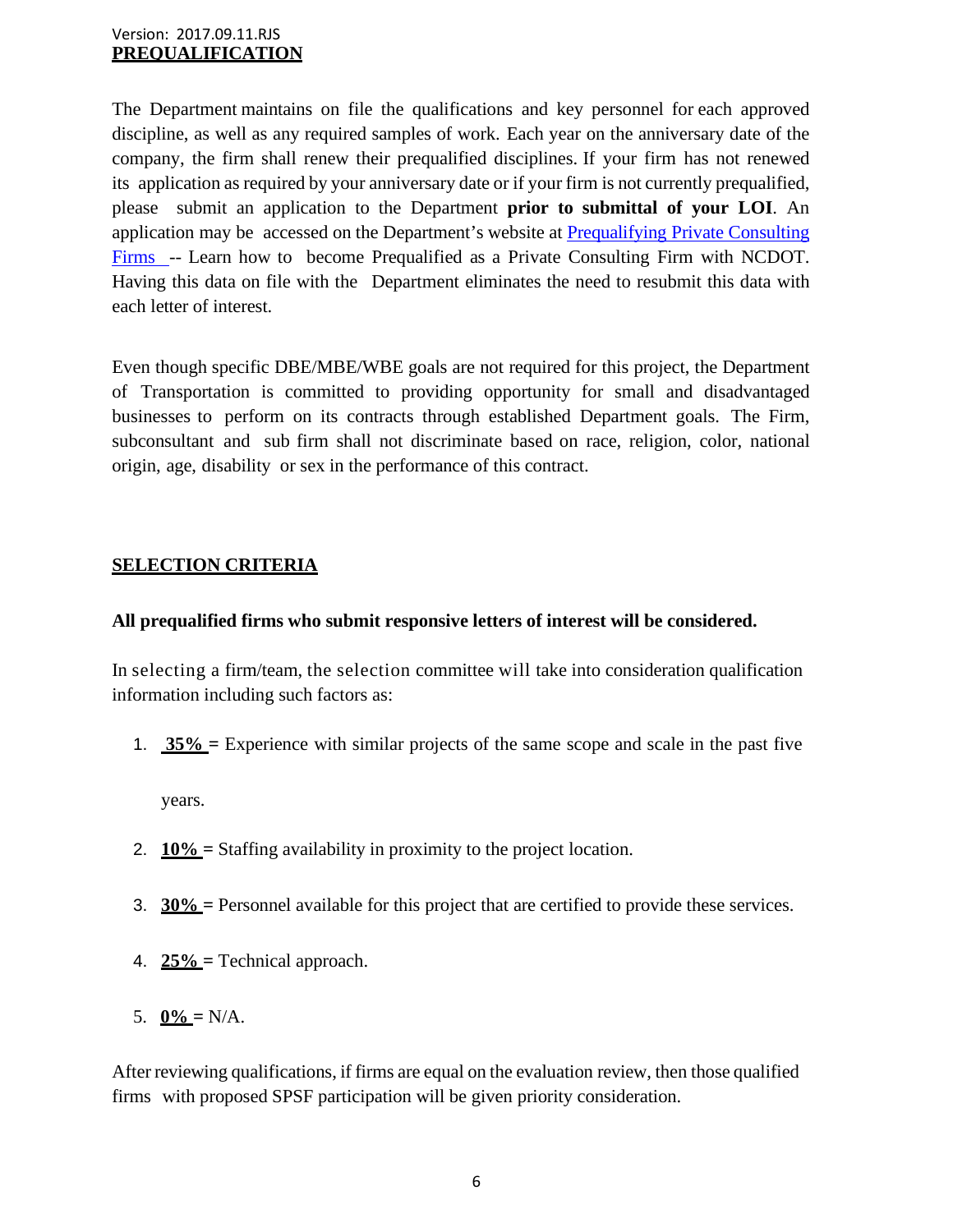#### **SUBMISSION ORGANIZATION AND INFORMATION REQUIREMENTS**

The LOI should be addressed to **Jordan Reedy, Principal Transportation Planner,** and must include the name, address, telephone number, and e-mail address of the prime consultant's contact person for this RFLOI.

The LOI must also include the information outlined below:

#### Chapter 1 - Introduction

The Introduction should demonstrate the consultant's overall qualifications to fulfill the requirements of the scope of work and should contain the following elements of information:

- Expression of firm's interest in the work.
- Statement of whether firm is on register.
- Date of most recent private engineering firm qualification.
- Statement regarding firm(s) possible conflict of interest for the work; and
- Summation of information contained in the letter of interest.

#### Chapter 2 - Team Qualifications

This chapter should elaborate on the general information presented in the introduction, to establish the credentials and experience of the consultant to undertake this type of effort. The following must be included:

- 1. Identify recent, similar projects the firm, acting as the prime contractor, has conducted which demonstrates its ability to conduct and manage the project. Provide a synopsis of each project and include the date completed, and contact person.
- 2. If subconsultants are involved, provide corresponding information describing their qualifications as requested in bullet number 1 above.

#### Chapter 3 - Team Experience

This chapter must provide the names, classifications, and location of the firm's North Carolina employees and resources to be assigned to the advertised work; and the professional credentials and experience of the persons assigned to the project, along with any unique qualifications of key personnel. Although standard personnel resumes may be included, identify pertinent team experience to be applied to this project. Specifically, the Department is interested in the experience, expertise, and total quality of the consultant's proposed team. If principals of the firm will not be actively involved in the study/contract/project, do not list them. The submittal shall clearly indicate the Consultant's Project Manager, other key Team Members and his/her qualifications for the proposed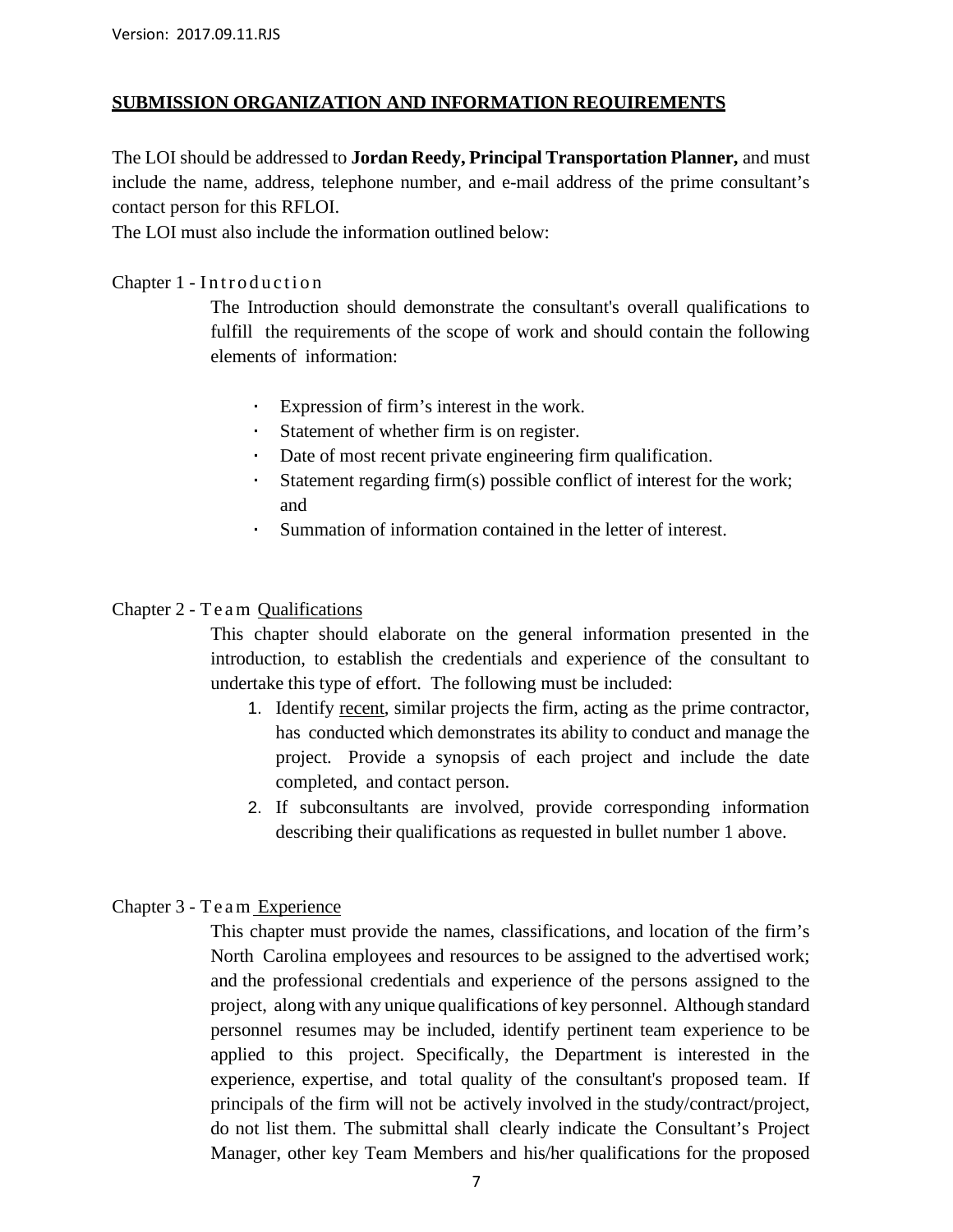#### Version: 2017.09.11.RJS

work. Also, include the team's organization chart for the Project / Plan. A Capacity Chart / Graph (available work force) should also be included. Any other pertinent information should also be listed in this section.

*Note:* If a project team or subconsultant encounters personnel changes, or any other changes of significance dealing with the company, City of Rocky Mount and NCDOT should be notified immediately.

#### Chapter 4 - Technical Approach

The consultant shall provide information on its understanding of, and approach to accomplish, this project, including their envisioned scope for the work and any innovative ideas/approaches, and a schedule to achieve the dates outlined in this RFLOI (if any project-specific dates are outlined below).

#### APPENDICES-

#### CONSULTANT CERTIFICATION Form RS-2

Completed Form RS-2 forms SHALL be submitted with the firm's letter of interest. This section is limited to the number of pages required to provide the requested information.

Submit Form RS-2 forms for the following:

#### • **Prime Consultant firm**

- $\triangleright$  Prime Consultant Form RS-2 Rev 1/14/08; and
- **ANY/ALL Subconsultant firms** (*If Subconsultants are allowed under this RFLOI*) to be, or anticipated to be, utilized by your firm.
	- $\geq$  Subconsultant Form RS-2 Rev 1/15/08.
	- $\triangleright$  In the event the firm has no subconsultant, it is required that this be indicated on the Subconsultant Form RS-2 by entering the word "None" or the number "ZERO" and signing the form.

Complete and sign each Form RS-2 (instructions are listed on the form).

The required forms are available on the Department's website at: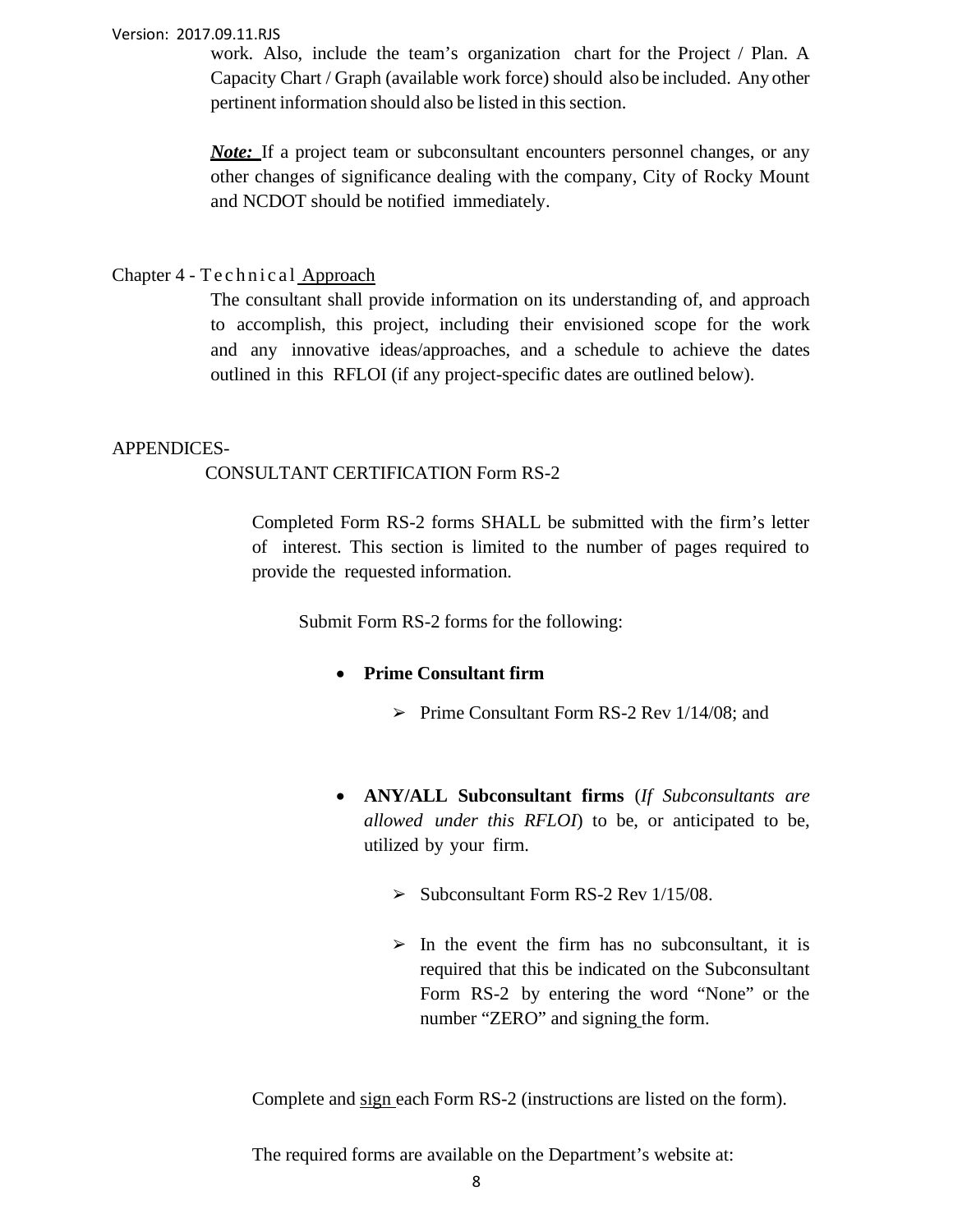[https://connect.ncdot.gov/business/consultants/Pages/Guidelines-](https://connect.ncdot.gov/business/consultants/Pages/Guidelines-Forms.aspx)[Forms.aspx](https://connect.ncdot.gov/business/consultants/Pages/Guidelines-Forms.aspx)

### Prime [Consultant](https://connect.ncdot.gov/business/consultants/Roadway/Form%20RS-2%20Prime%20Contractor.pdf) Form RS-2

#### [Subconsultant Form](https://connect.ncdot.gov/business/consultants/Roadway/Form%20RS-2%20Subcontract.pdf) RS-2

All submissions, correspondence, and questions concerning this RFLOI should be directed to **Chynice Chapman** at **[Chynice.Chapman@rockymountnc.gov](mailto:Chynice.Chapman@rockymountnc.gov)**

IF APPLICABLE, questions must be submitted electronically to the contact above. Responses will be issued in the form of an addendum available to all interested parties. Interested parties should also send a request, by email only, to the person listed above to be placed on a public correspondence list to ensure future updates regarding the RFLOI or other project information can be conveyed. Questions must be submitted to the person listed above no later than **March 4, 2022.** The last addendum will be issued no later than **March 18, 2022.**

#### **EQUAL OPPORTUNITY RIGHTS**

The City of Rocky Mount does not discriminate in any of its projects and activities. The Consultant awarded the contract for work will be required to assure that no person shall be denied employment or fair treatment, or in any way discriminated against, based on race, sex, religion, age, national origin, or disability.

### **CITY OF ROCKY MOUNT RIGHTS**

The City of Rocky Mount reserves the right to reject all or portions of any or all responses, to waive irregularities and technicalities, to re-advertise, or to proceed to provide the services otherwise, in the best interest of the City. The City may, at its sole discretion, modify or amend any and all provisions herein. The City will not pay for any information herein requested, nor is it liable for any costs incurred by the participating firm.

The City of Rocky Mount reserves the right to extend the Request for Letters of Interest submittal deadline, if needed. All changes and/or clarifications will be distributed to all firms indicating interest in the form of addendums. A list of firms and others who have been issued Request for Letters of Interest documents will be made available upon request.

### **HISTORICALLY UNDERUTILIZED BUSINESSES**

Historically Underutilized Businesses (HUBs) consist of minority, women and disabled business firms that are at least fifty-one percent owned and operated by an individual(s) of the categories. Also included in this category are disabled business enterprises and non-profit work centers for the blind and severely disabled.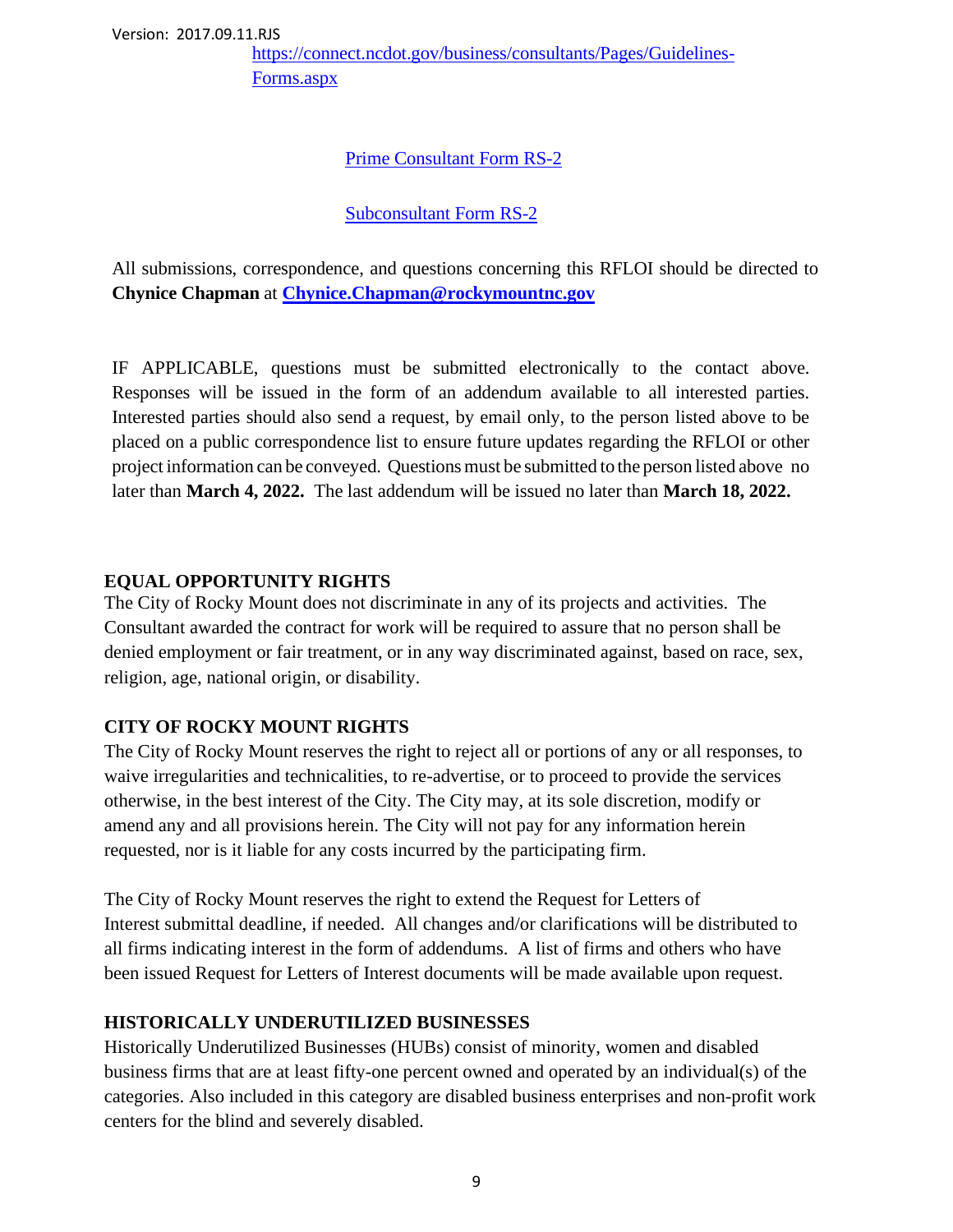Version: 2017.09.11.RJS

Pursuant to G.S. 143B-1361(a), 143-48 and 143-128.4, the city invites and encourages participation in this procurement process by businesses owned by minorities, women, disabled, disabled business enterprises and non-profit work centers for the blind and severely disabled. This includes utilizing subcontractors to perform the required functions in this RFLOI. Any questions concerning NC HUB certification, contact the **[North Carolina Office of](http://ncadmin.nc.gov/businesses/hub)  [Historically Underutilized Businesses](http://ncadmin.nc.gov/businesses/hub)** at (919) 807-2330. The Vendor shall respond to question #1 and #2 below.

a. Is Vendor a Historically Underutilized Business? **Yes No**

b. Is Vendor Certified with North Carolina as a Historically Underutilized

Business? **Yes No**

If so, state HUB classification:

#### **MINORITY BUSINESS PARTICIPATION**

For professional service contracts, firms submitting responses to this solicitation have the responsibility to make a good faith effort to solicit minority sub-contracting proposals and to attain the aspirational ten percent (10%) goal. We encourage all firms even MWBE/DBE/HUB firms to obtain the ten percent (10%) goal where sub-contracting opportunities exist.

#### **IDENTIFICATION OF MINORITY BUSINESS PARTICIPATION AND GOOD FAITH**

I,

(Name of Bidder)

do hereby certify that on this project, we will use the following HUB / minority business as subcontractors, vendors, suppliers or providers of professional services.

| Firm Name, Address and Phone # | Work Type | *Minority |
|--------------------------------|-----------|-----------|
|                                |           | Category  |

\*Minority categories: Black, African American (**B**), Hispanic (**H**), Asian American (**A**) American Indian (**I**), Female (**F**) Socially and Economically Disadvantaged (**D**)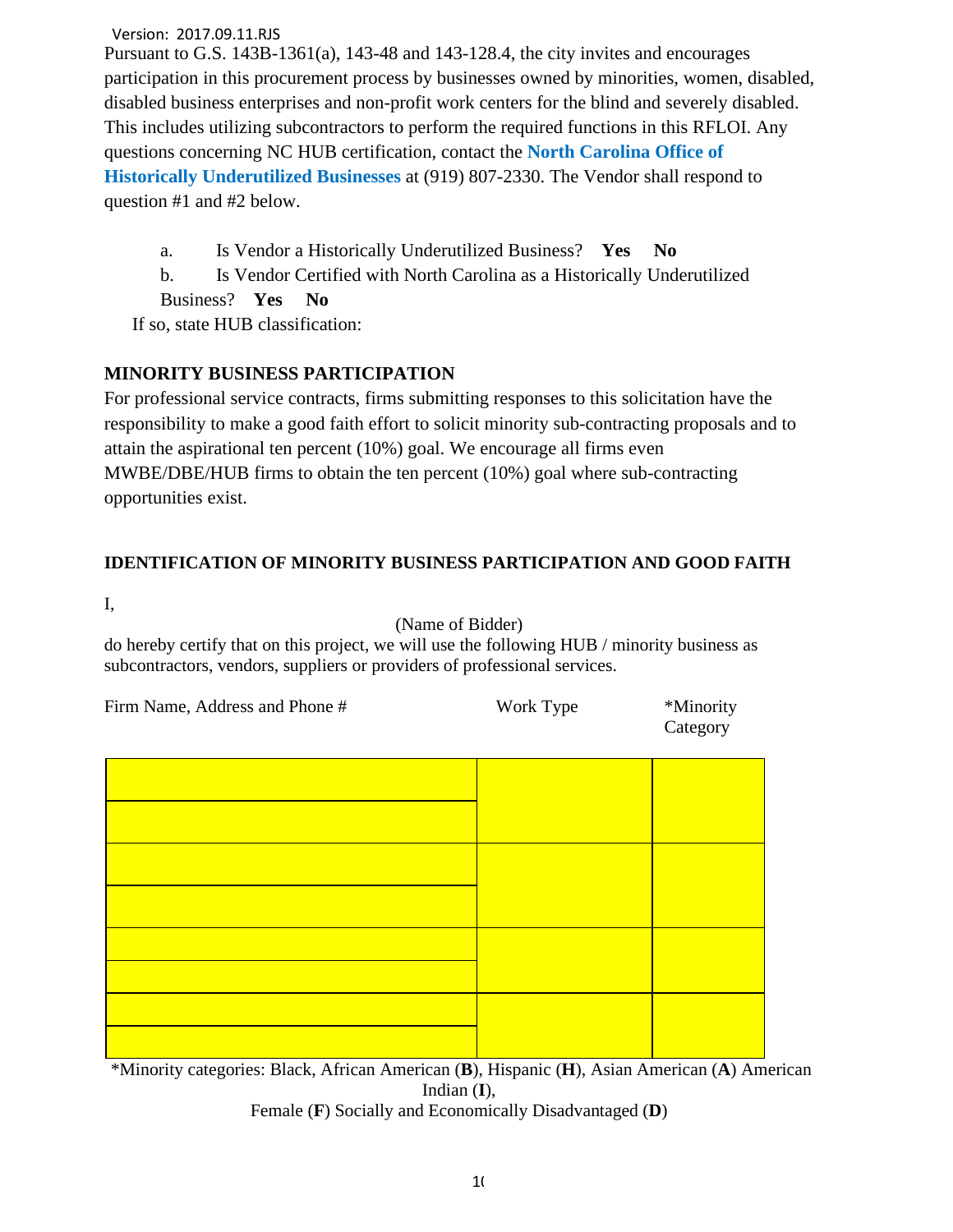Version: 2017.09.11.RJS Non-certified HUB and MWBE vendors/contractors will be counted towards the city participation goals but not the State participation.

#### **SUBMISSION SCHEDULE AND KEY DATES**

RFLOI Release – **2/25/2022**  Deadline for Questions **3/4/2022**  Issue Final Addendum –**3/18/2022** Deadline for LOI Submission – **3/25/2022** Firm Selection and Notification \*\* - **4/1/2022** Anticipated Notice to Proceed – **May 2, 2022**

**\*** Notification will **ONLY** be sent to shortlisted firms. **\*\*** Notification will **ONLY** be sent to selected firms.

#### **ACCEPTANCE OF CONTRACT TERMS**

#### **City of Rocky Mount Sample Contract Terms**

Review Terms and Conditions:

[https://rockymountnc.gov/RockyMountNC/Documents/Finance/Vendor%20Registration/Vendor%](https://rockymountnc.gov/RockyMountNC/Documents/Finance/Vendor%20Registration/Vendor%20Instructions.pdf) [20Instructions.pdf](https://rockymountnc.gov/RockyMountNC/Documents/Finance/Vendor%20Registration/Vendor%20Instructions.pdf)

[https://rockymountnc.gov/RockyMountNC/Documents/Finance/Vendor%20Registration/terms](https://rockymountnc.gov/RockyMountNC/Documents/Finance/Vendor%20Registration/terms-general.pdf)[general.pdf](https://rockymountnc.gov/RockyMountNC/Documents/Finance/Vendor%20Registration/terms-general.pdf)

[https://rockymountnc.gov/RockyMountNC/Documents/Finance/Vendor%20Registration/terms](https://rockymountnc.gov/RockyMountNC/Documents/Finance/Vendor%20Registration/terms-federalugb.pdf)[federalugb.pdf](https://rockymountnc.gov/RockyMountNC/Documents/Finance/Vendor%20Registration/terms-federalugb.pdf)

[https://rockymountnc.gov/RockyMountNC/Documents/Finance/Vendor%20Registration/LocalPref](https://rockymountnc.gov/RockyMountNC/Documents/Finance/Vendor%20Registration/LocalPreferenceForm.pdf) [erenceForm.pdf](https://rockymountnc.gov/RockyMountNC/Documents/Finance/Vendor%20Registration/LocalPreferenceForm.pdf)

[https://rockymountnc.gov/RockyMountNC/Documents/Finance/Vendor%20Registration/affidavits](https://rockymountnc.gov/RockyMountNC/Documents/Finance/Vendor%20Registration/affidavits2020.pdf) [2020.pdf](https://rockymountnc.gov/RockyMountNC/Documents/Finance/Vendor%20Registration/affidavits2020.pdf)